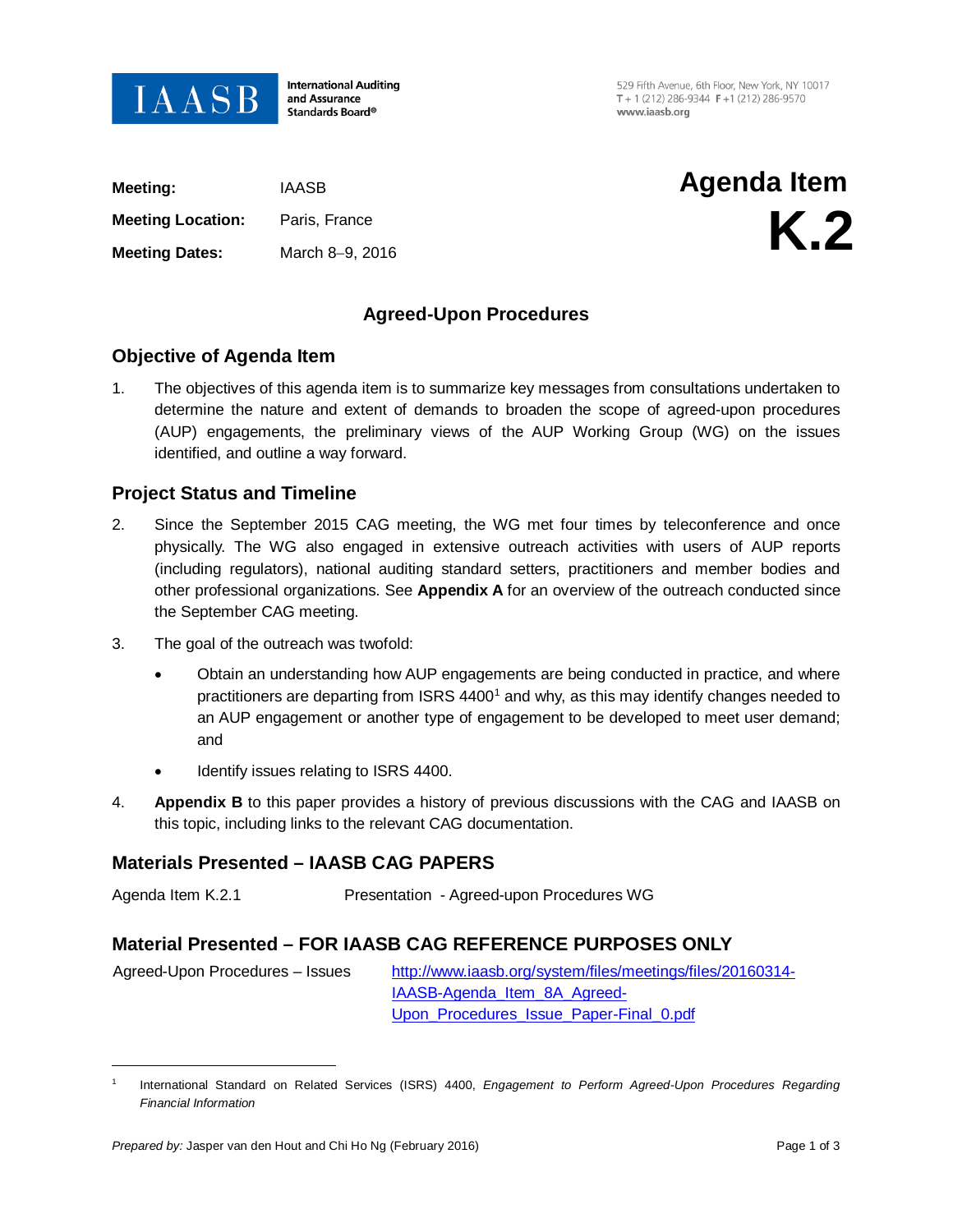### **Appendix A**

# **Outreach Activities since September 2015 CAG Meeting**

The WG participated in the following events:

- Teleconference with representatives from the Independent Regulatory Board for Auditors (Salole, Ng, van den Hout)
- Teleconference with representatives from the Swedish International Development Cooperation Agency (Salole, Ng, van den Hout)
- Teleconference with representatives from the Ontario Securities Commission (Salole, Ng, van den Hout)
- Teleconference with representatives from the Law Society of Canada (Salole, Ng, van den Hout)
- Teleconference with representative from the Organization for Economic Co-operation and Development (Salole, Ng, van den Hout)
- Teleconference with representatives from the Japanese Institute of Certified Public Accountants (Salole, Ng, van den Hout)
- Teleconference with representative from the Institut der Wirtschaftsprüfer (Salole, Ng, van den Hout)
- Teleconference with representatives from the Fédération des Experts Comptables Européens (Salole, Ng, van den Hout)
- Meeting with representative from the [Nederlandse Beroepsorganisatie van Accountants](https://www.linkedin.com/company/1558182?trk=prof-0-ovw-curr_pos) (Salole, Ng, van den Hout)
- Teleconference with representative from the European Federation of Accountants and Auditors for small and medium-sized enterprises (Salole, Ng, van den Hout)
- Meeting with representative from KPMG London (Salole, Ng, van den Hout)